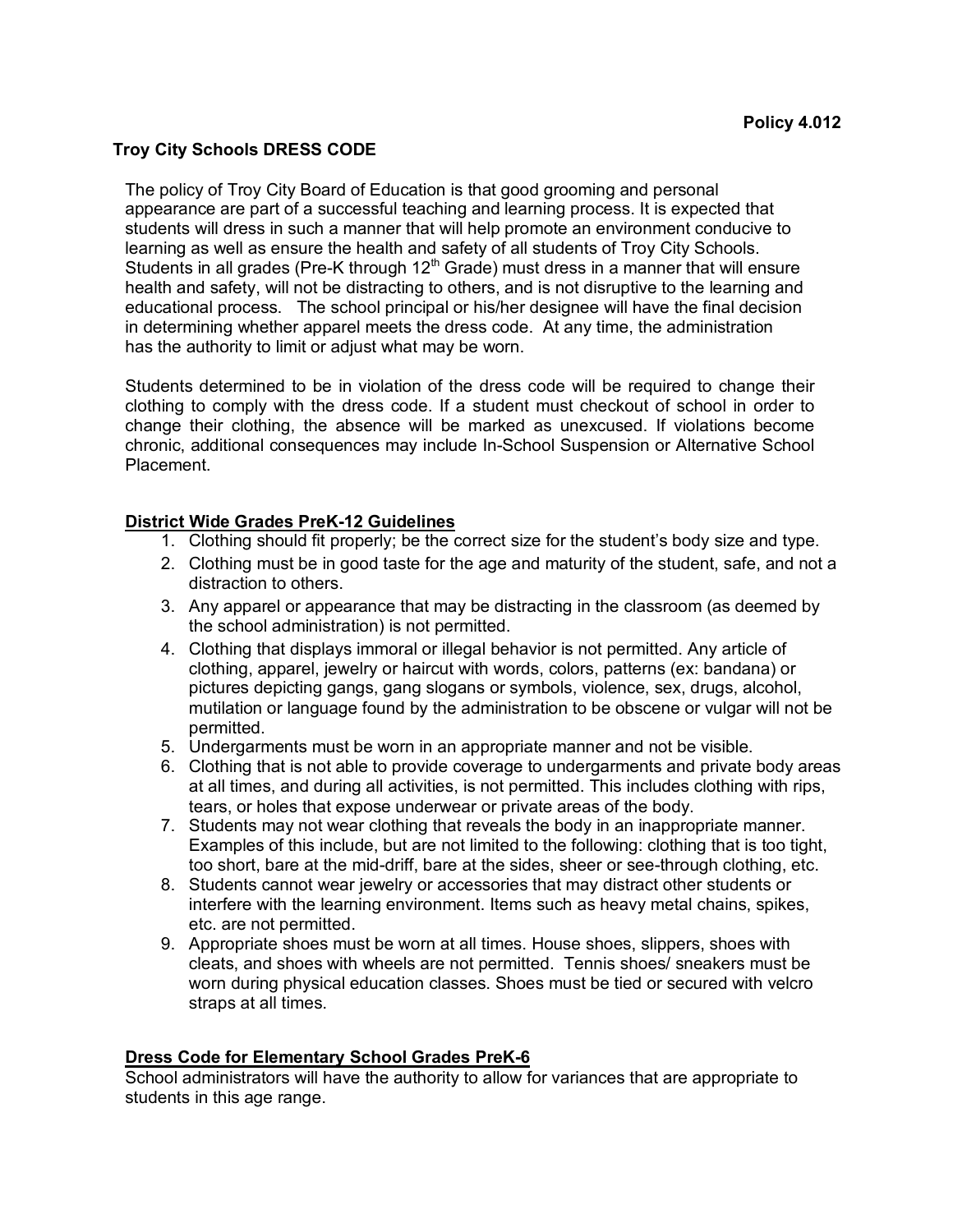# **Dress Code for Grades PreK-12**

# **Tops**

- 1. Tops must have shoulder sleeves that have a minimum two (2") wide shoulder strap. This includes T-shirts.
- 2. Tops that reveal the body in an inappropriate manner are not permitted. This includes but is not limited to mid-driffs, bare at the sides, sundresses, "spaghetti strap" type tops, Racer backs, off-the-shoulder tops, low-cut front or low-cut tops, tops that show cleavage, sheer or see-through clothing, etc.
- 3. T-shirts that extend below four (4) inches from the top of the kneecap must be tucked in.
- 4. Men's style undershirts are not permitted to be worn unless concealed under an acceptable shirt/top garment.

### **Head Gear**

- 1. Students may not wear hats or head coverings. Bandanas in school buildings, on school premises, and at school-related functions are not allowed.
	- a. Exceptions to this prohibition on head coverings include religious purposes which have been approved prior to wearing.

## **Pants, Skirts, Dresses, and Shorts**

- 1. Pants must be worn at the waist level.
- 2. Pants that are too tight or allow for exposure of undergarments are not permitted.
- 3. Baggy, overly loose-fitting pants must be worn with a belt. No sagging pants
- 4. Pants or Jeans that have holes above the knee must have material beneath them.
- 5. Students may not wear pajamas or loungewear.
- 6. The length of skirts, dresses, and shorts (front and back) must be deemed appropriate and must conform to the "mid-thigh rule". No slits or leg openings can be higher than mid-thigh above the top of the kneecap.
- 7. Skirts, dresses, and shorts must conform to the "mid-thigh rule" regardless of whether they are worn with tights, panty hose, or bare legs.
- 8. Skirts, dresses, and shorts must be appropriate whether the student is standing or sitting.
- 9. Leggings are not considered pants and must be covered with appropriate clothing that extends to the mid-thigh.
- 10. Shorts must conform to the "mid-thigh rule". Nylon type spandex shorts (ex. bike shorts) are not permitted.
- 11. Wind pants, sweatpants, and joggers are allowed as long as they follow dress code.

\*Situations may arise that are not expressly covered by the dress code. In that event, the principal or his/her designee may handle these situations on a case-by-case basis. School personnel and principals may evaluate any hairstyle, hair color, article of clothing, or other student clothing or display item that may be considered a violation of this dress code and/or a distraction to the educational process on a case-by-case basis and the principal or his/her designee will be authorized to make a determination as to whether a violation of the dress code has been committed by the subject student(s).